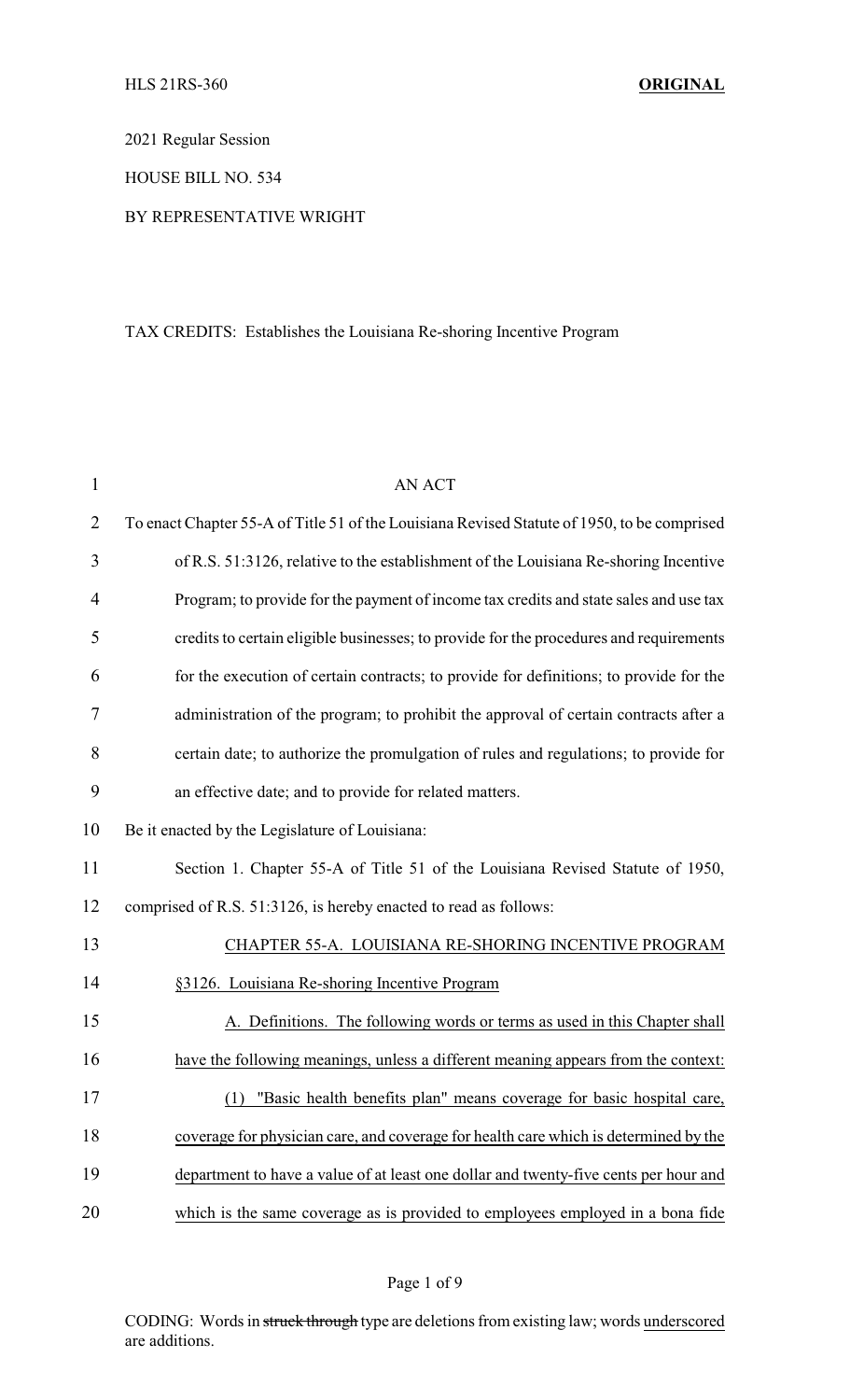| $\mathbf{1}$   | executive, administrative, or professional capacity by the employers who are exempt     |
|----------------|-----------------------------------------------------------------------------------------|
| $\overline{2}$ | from the minimum wage and maximum hour requirements of the federal Fair Labor           |
| 3              | Standards Act, 29 U.S.C. 201 et seq.                                                    |
| 4              | "Business" means an individual, firm, joint venture, association,<br>(2)                |
| 5              | corporation, estate, partnership, business trust, receiver, syndicate, or other legal   |
| 6              | business entity.                                                                        |
| 7              | (3) "Department" means the Department of Economic Development.                          |
| 8              | (4) "New jobs" means permanent full-time direct new jobs based at the                   |
| 9              | facilities designated in the contract and filled by residents of the state.             |
| 10             | (5) "New payroll" means payment by the business to its employees for new                |
| 11             | jobs, exclusive of benefits, and defined as wages in R.S. 23:1472.                      |
| 12             | "Program" means the Louisiana Re-Shoring Incentive Program.<br>(6)                      |
| 13             | "Qualified business" means a business certified by the secretary as<br>(7)              |
| 14             | meeting the eligibility requirements of Subsection B of this Section and that executes  |
| 15             | a contract providing the terms and conditions for its participation.                    |
| 16             | "Regional economic development organization" means One Acadiana,<br>(8)                 |
| 17             | the South Louisiana Economic Council, the Baton Rouge Area Chamber, the Central         |
| 18             | Louisiana Economic Development Alliance, the Northeast Louisiana Economic               |
| 19             | Alliance, the North Louisiana Economic Partnership, Greater New Orleans, Inc., and      |
| 20             | the Southwest Louisiana Economic Development Alliance.                                  |
| 21             | "Re-shoring" means bringing jobs, services, production, research, or<br>(9)             |
| 22             | manufacturing to Louisiana from overseas with the aim of creating employment            |
| 23             | opportunities, boosting local economies, or balancing trade deficits.                   |
| 24             | (10) "Secretary" means the secretary of the department.                                 |
| 25             | (11) "Significant positive economic benefit" means net positive tax revenue.            |
| 26             | This shall be determined by taking into account direct, indirect, and induced impacts   |
| 27             | based on a standard economic impact methodology utilized by the department, the         |
| 28             | value of the tax credit, and any other state tax and financial incentives that are used |
| 29             | by the department to secure the project.                                                |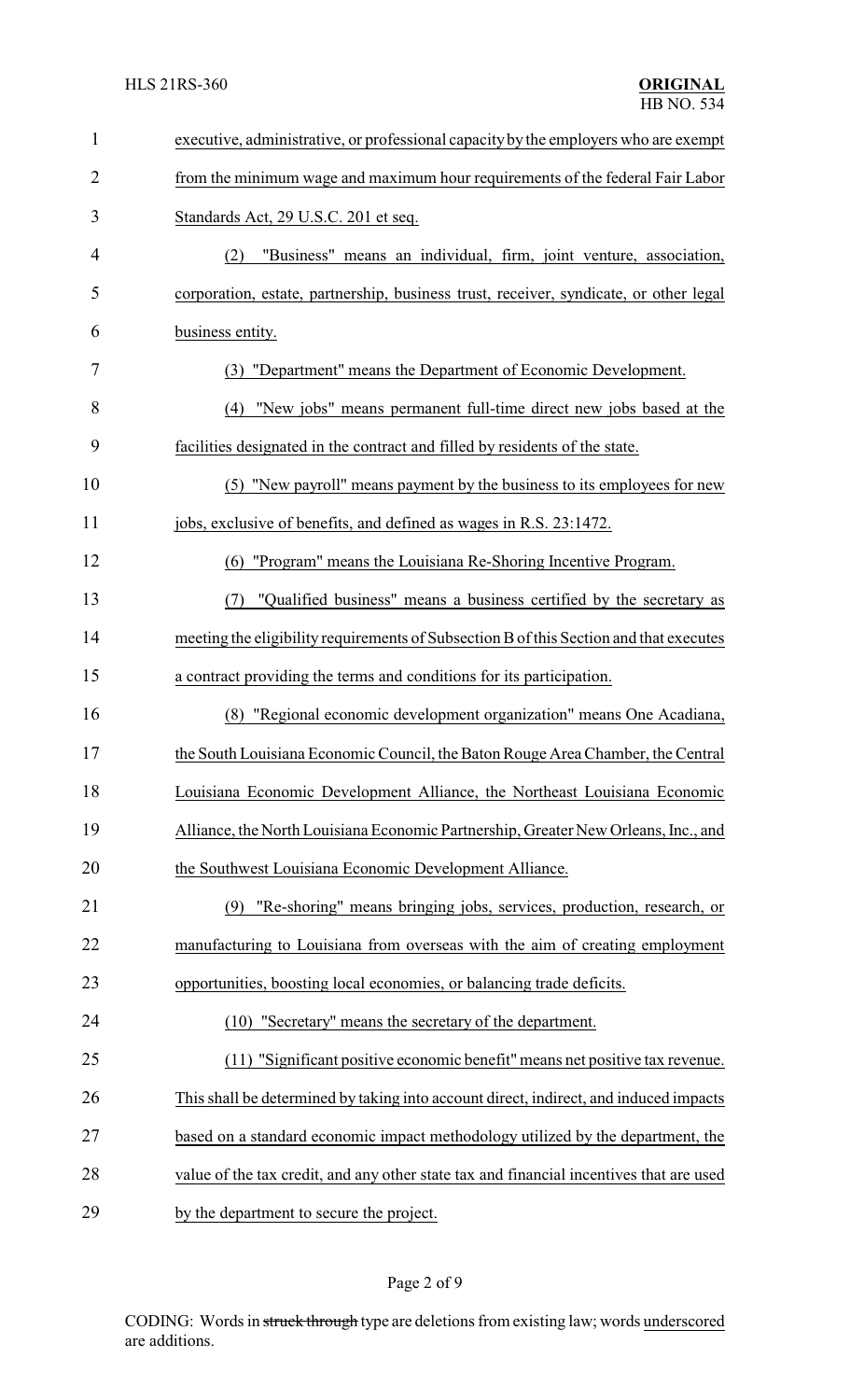| $\mathbf{1}$ | B. Eligibility requirements. (1) A business shall be eligible for participation          |
|--------------|------------------------------------------------------------------------------------------|
| 2            | in the program if either of the following requirements are met:                          |
| 3            | (a) The business is a new business that is locating in Louisiana and will be             |
| 4            | re-shoring its supply chain for the manufacture or production of its products in         |
| 5            | Louisiana.                                                                               |
| 6            | (b) The business is an existing Louisiana business whose current production              |
| 7            | of goods is outside of this state or the United States and the business provides         |
| 8            | documentation that shows it is relocating the supply chain for the production of its     |
| 9            | products into Louisiana.                                                                 |
| 10           | An eligible business shall offer, or offer within ninety days of the<br>(2)              |
| 11           | effective date of qualifying for the incentive tax credits pursuant to the provisions of |
| 12           | this Chapter, a basic health benefits plan to the individuals it employs as provided     |
| 13           | in Paragraph $(A)(1)$ of this Section.                                                   |
| 14           | $(3)(a)$ In addition to the eligibility requirements provided for in Paragraph           |
| 15           | (1) of this Subsection, businesses selected by regional economic development             |
| 16           | organizations in accordance with this Paragraph shall also be eligible to participate    |
| 17           | in the program.                                                                          |
| 18           | (b) No later than December 20, 2021, each regional economic development                  |
| 19           | organization may select up to two businesses from its economic development region        |
| 20           | for participation in the program. Each regional economic development organization        |
| 21           | shall base its selection of a business on whether the business will diversify the        |
| 22           | region's economy.                                                                        |
| 23           | (c) Each business selected by a regional economic development authority                  |
| 24           | shall also be approved by the secretary.                                                 |
| 25           | C. Applications and contract approval and administration. (1) A business                 |
| 26           | may apply for a contract by submitting to the department certified statements and        |
| 27           | substantiating documents as the department may require.                                  |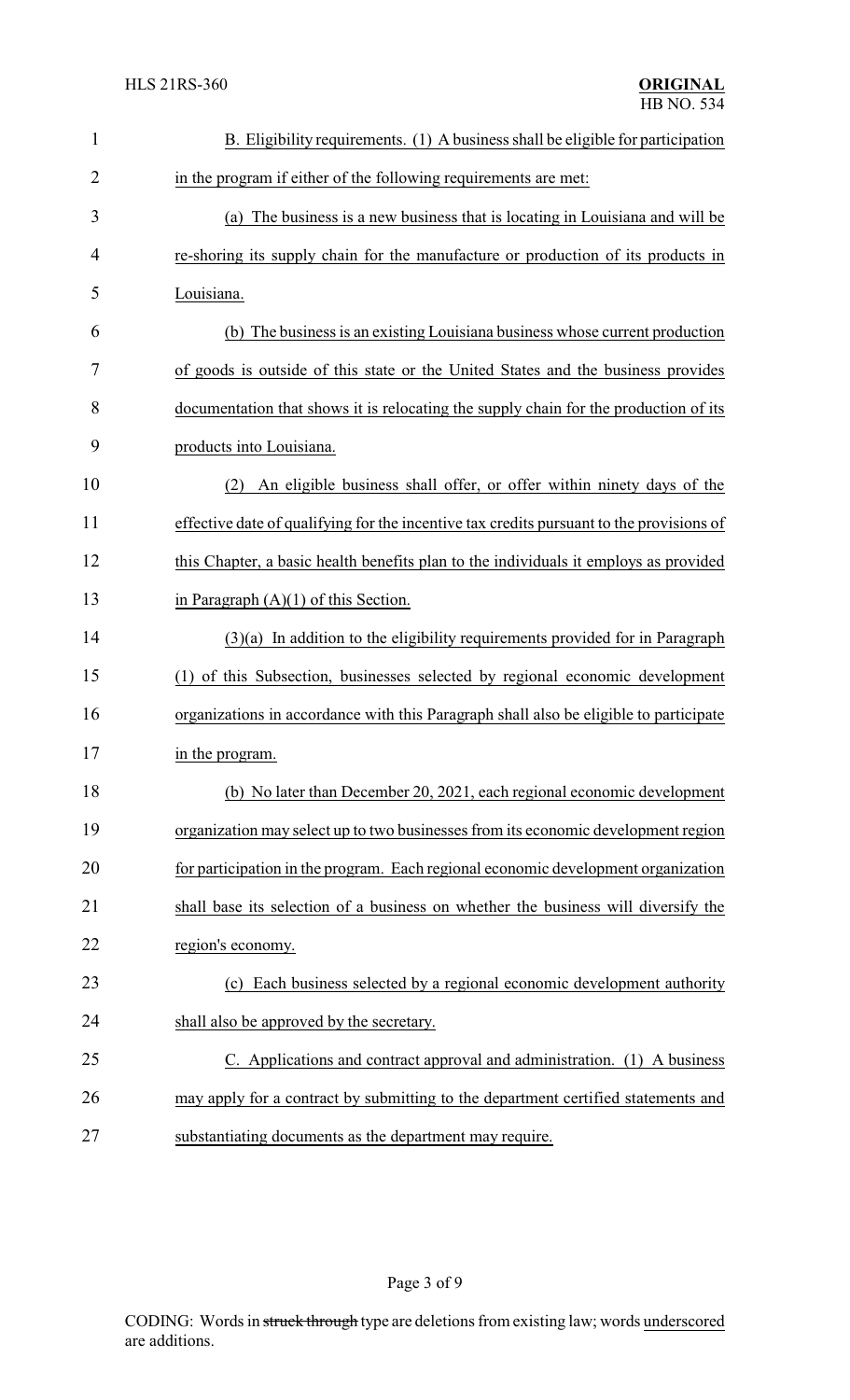| $\mathbf{1}$ | The secretary may certify eligibility of the business on terms and<br>(2)                |
|--------------|------------------------------------------------------------------------------------------|
| 2            | conditions specified by the secretary in a proposed contract, if the secretary           |
| 3            | determines all of the following:                                                         |
| 4            | The business meets the eligibility requirements provided for in<br>(a)                   |
| 5            | Subsection B of this Section.                                                            |
| 6            | (b) Securing the project will result in a significant positive economic benefit          |
| 7            | to the state.                                                                            |
| 8            | $(3)(a)(i)$ The secretary shall execute the contract with the business and               |
| 9            | provide a copy of the executed contract to the Department of Revenue prior to the        |
| 10           | payment of any benefits pursuant to the contract.                                        |
| 11           | (ii) No new contract shall be approved on or after December 31, 2024, but                |
| 12           | contracts existing on that date may continue and may be renewed.                         |
| 13           | (b) The contract shall include the following:                                            |
| 14           | (i) The amount of the tax credit, which shall be a percentage of new payroll,            |
| 15           | up to a maximum of ten percent.                                                          |
| 16           | The maximum amount of new payroll eligible for the tax credit.<br>(ii)                   |
| 17           | (iii) The number of new jobs and amount of new payroll required to be                    |
| 18           | created and maintained and any other performance obligations required to be met in       |
| 19           | order to remain qualified for participation in the program.                              |
| 20           | (iv) Designation of the facility or facilities eligible for participation in the         |
| 21           | program.                                                                                 |
| 22           | (v) Monitoring of performance and consequences for failure to perform and                |
| 23           | other contract violations.                                                               |
| 24           | The initial term of the contract, which may be up to five years, and any<br>(vi)         |
| 25           | renewal term available at the discretion of the secretary, which may be up to an         |
| 26           | additional five years.                                                                   |
| 27           | $(4)(a)$ In addition, a qualified business shall be entitled to either a state sales     |
| 28           | and use tax credit for capital expenditures for the facility or facilities designated in |
| 29           | the contract as provided for in Subparagraph (b) of this Paragraph, or an income tax     |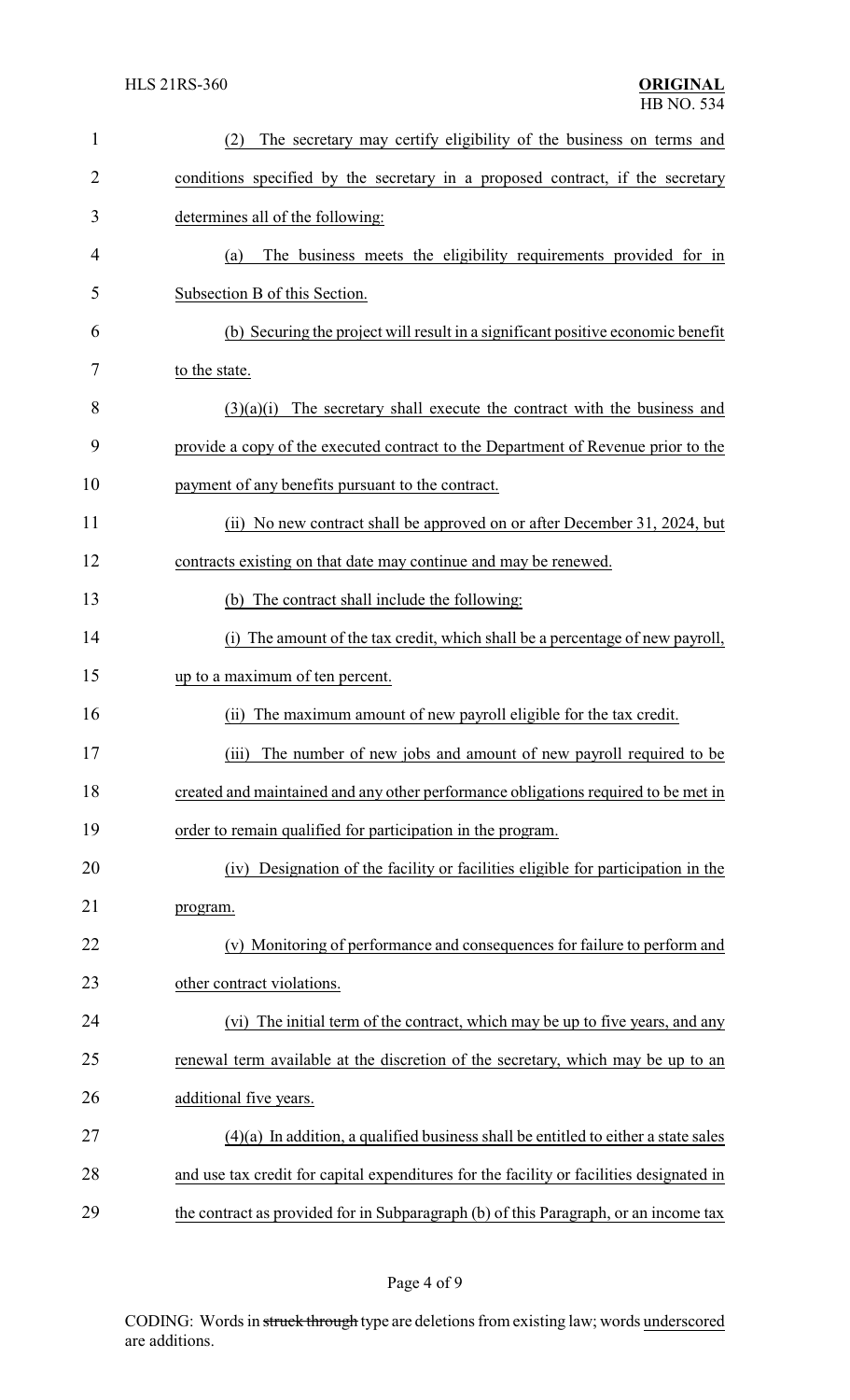| $\mathbf{1}$   | credit for project facility expenses as provided for in Subparagraph (c) of this             |
|----------------|----------------------------------------------------------------------------------------------|
| $\overline{2}$ | Paragraph.                                                                                   |
| 3              | (b) Any qualified business which receives a contract pursuant to this Chapter                |
| $\overline{4}$ | shall also be entitled to a credit of sales and use tax imposed by the state on              |
| 5              | purchases of materials used in the construction of a building, or any addition or            |
| 6              | improvement thereon, for housing any business or machinery and equipment used                |
| 7              | in that business.                                                                            |
| 8              | (c)(i) In lieu of a state sales and use tax credit, a qualified business shall be            |
| 9              | entitled to an income tax credit for project facility expenses equal to one and two-         |
| 10             | tenths percent of the amount of qualified capital expenditures for the facility or           |
| 11             | facilities designated in the contract.                                                       |
| 12             | For purposes of this Subparagraph, the term "qualified capital"<br>(ii)                      |
| 13             | expenditures" means amounts classified as capital expenditures for federal income            |
| 14             | tax purposes related to the project plus exclusions from capitalization provided for         |
| 15             | in $26$ U.S.C. $263(a)(1)$ , minus the capitalized cost of land, capitalized leases of land, |
| 16             | capitalized interest, capitalized costs of manufacturing machinery and equipment to          |
| 17             | the extent capitalized manufacturing machinery and equipment costs are excluded              |
| 18             | from sales and use tax pursuant to R.S. $47:301(3)$ , and the capitalized cost for the       |
| 19             | purchase of an existing building. When a qualified business purchases an existing            |
| 20             | building and capital expenditures are used to rehabilitate the building, only the costs      |
| 21             | of the rehabilitation shall be considered qualified capital expenditures. Additionally,      |
| 22             | a qualified business shall be allowed to increase its qualified capital expenditures to      |
| 23             | the extent the qualified business's capitalized basis is properly reduced by claiming        |
| 24             | a federal credit.                                                                            |
| 25             | (iii) A qualified business earns the project facility expense tax credit in the              |
| 26             | qualified business's fiscal year in which the project is placed in service, but the          |
| 27             | qualified business may not be issued the project facility expense tax credit until the       |
| 28             | department signs a project completion report or such other time as provided for by           |
| 29             | rule by the department.                                                                      |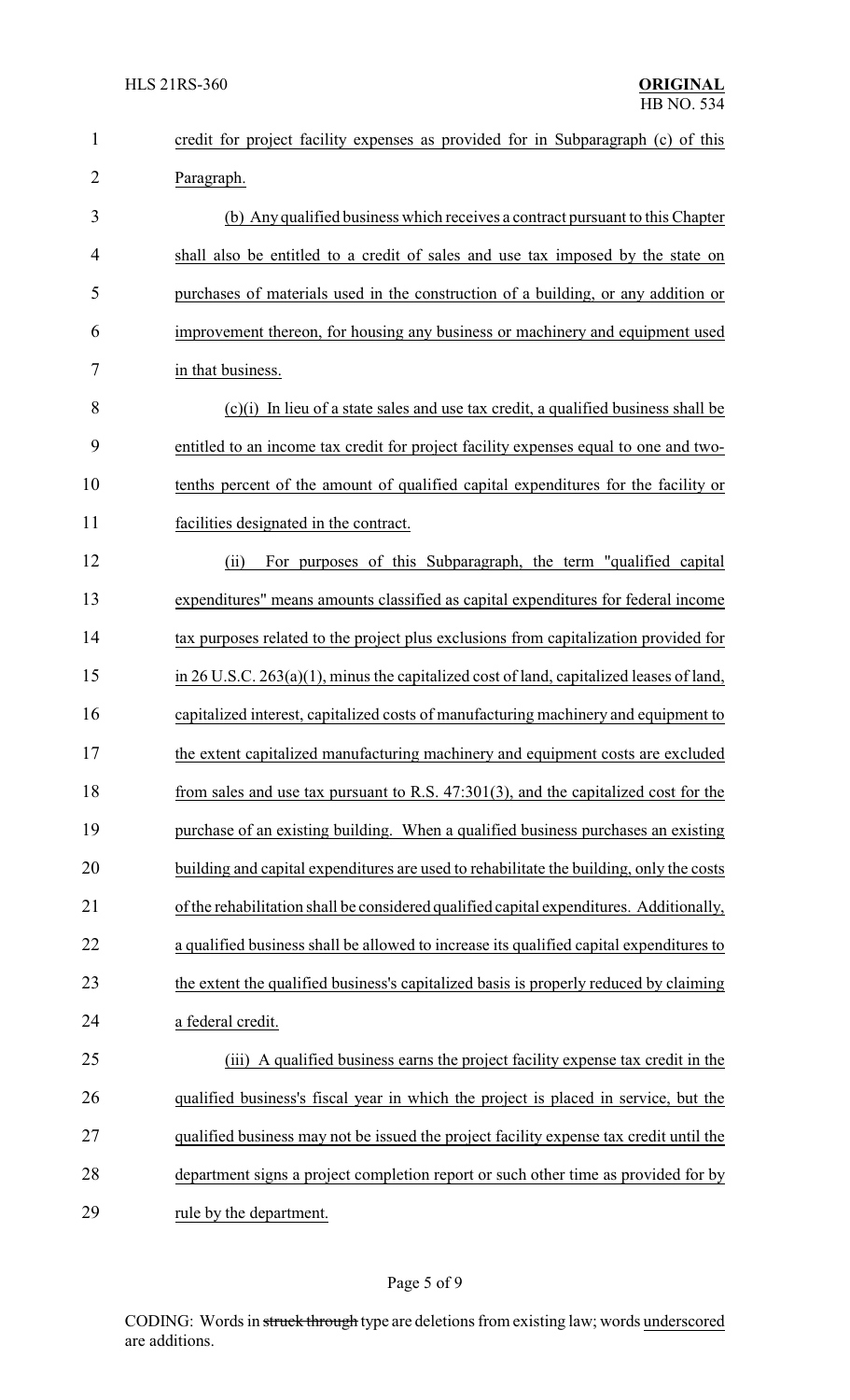| $\mathbf{1}$   | D. Annual certification of eligibility. (1) The qualified business shall file           |
|----------------|-----------------------------------------------------------------------------------------|
| $\overline{2}$ | requests for approval of tax credits with the department. The request shall include     |
| 3              | documentation signed by a corporate officer of the qualified business certifying its    |
| $\overline{4}$ | continued eligibility for the program as provided in Subsection B of this Section, its  |
| 5              | actual new payroll, and the performance of any other contractual obligations for the    |
| 6              | The qualified business may be subject to a limited audit by the<br>subject year.        |
| $\tau$         | department, at the expense of the qualified business, to verify its eligibility and     |
| 8              | The approved contract between the qualified business and the<br>performance.            |
| 9              | department shall authorize continued tax credits as long as the business remains        |
| 10             | eligible for the program and complies with the terms and performance obligations        |
| 11             | of the contract. If a qualified business fails to maintain the eligibility requirements |
| 12             | for participation in the program or fails to meet all performance obligations of the    |
| 13             | contract, the secretary may suspend or terminate its participation in the program.      |
| 14             | After verification of continued eligibility and performance, the<br>(2)                 |
| 15             | department shall send a tax credit certification letter to the Department of Revenue    |
| 16             | stating the amount of new payroll for the subject year, the amount of the tax credit    |
| 17             | to be issued, and the entity to which the tax credit shall be issued. The Department    |
| 18             | of Revenue may require the business to submit additional information as may be          |
| 19             | necessary to properly issue the tax credit. Payment of tax credits shall be made from   |
| 20             | the current collections of the taxes imposed pursuant to Title 47 of the Louisiana      |
| 21             | Revised Statutes of 1950. If the amount of the tax credit allowed pursuant to the       |
| 22             | provisions of this Section exceeds the amount of the taxpayer's tax liability for the   |
| 23             | same tax period, then unused credit amounts may be carried forward as a credit          |
| 24             | against subsequent tax liability for a period not to exceed five years.                 |
| 25             | E. Incentive limitations. A taxpayer shall not receive any other incentive              |
| 26             | administered by the department for any expenditures or jobs for which the taxpayer      |
| 27             | has received a tax credit pursuant to this Section.                                     |
| 28             | F. Rules. The department may promulgate rules in accordance with the                    |
| 29             | Administrative Procedure Act, subject to oversight by the House Committee on            |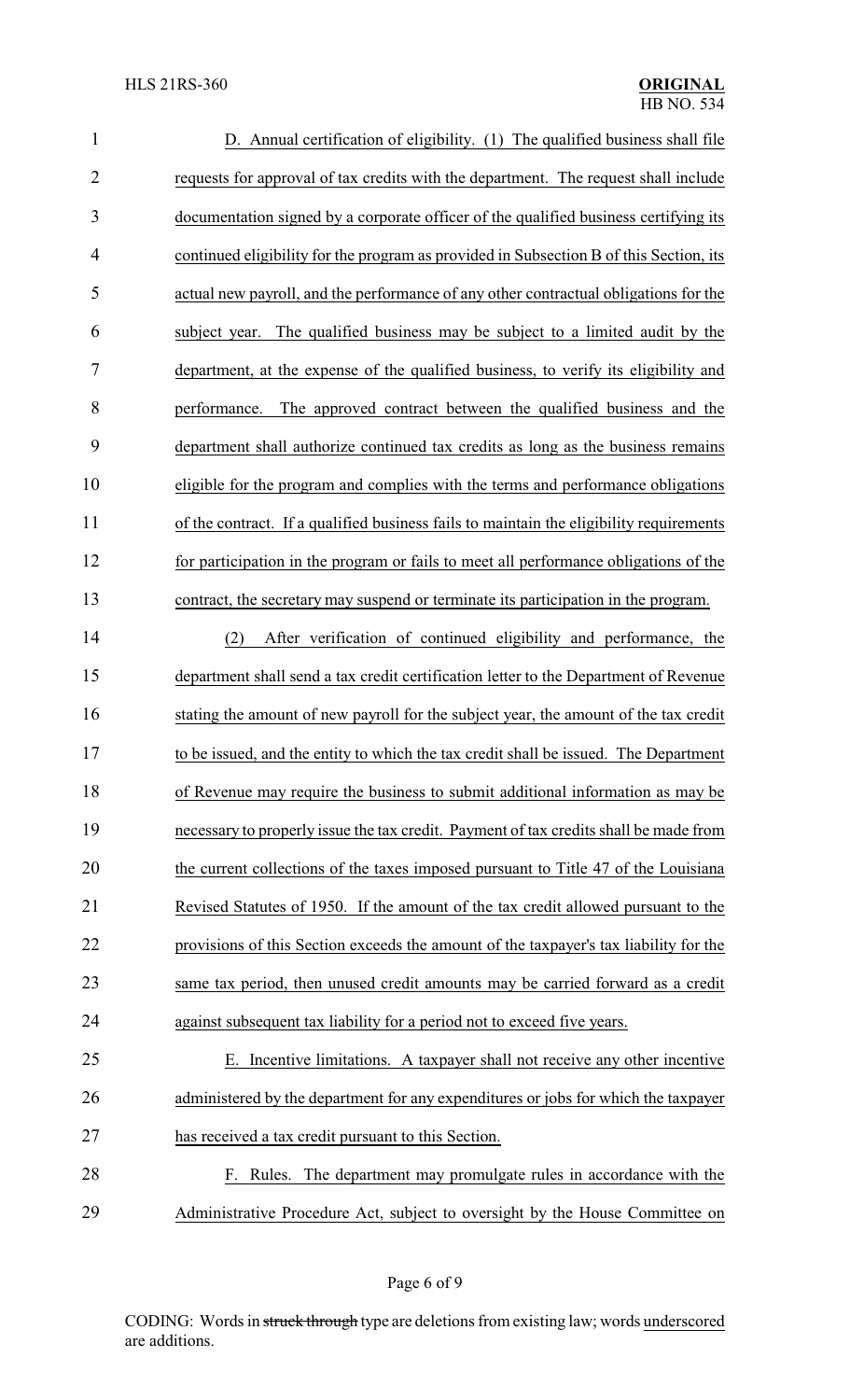## 1 Ways and Means and the Senate Committee on Revenue and Fiscal Affairs, as are

- 2 necessary to implement the provisions of this Section.
- 3 Section 2. This Act shall become effective upon signature by the governor or, if not
- 4 signed by the governor, upon expiration of the time for bills to become law without signature
- 5 by the governor, as provided by Article III, Section 18 of the Constitution of Louisiana. If
- 6 vetoed by the governor and subsequently approved by the legislature, this Act shall become
- 7 effective on the day following such approval.

## DIGEST

The digest printed below was prepared by House Legislative Services. It constitutes no part of the legislative instrument. The keyword, one-liner, abstract, and digest do not constitute part of the law or proof or indicia of legislative intent. [R.S. 1:13(B) and 24:177(E)]

|  | HB 534 Original |  |
|--|-----------------|--|
|  |                 |  |

#### 2021 Regular Session Wright

**Abstract:** Establishes an income tax credit of up to 10% of new payroll for qualified businesses and *either* a state sales and use tax credit for capital expenditures for facilities *or* a project facility expense tax credit for businesses that re-shore jobs, services, production, research, or manufacturing to La. from overseas.

Proposed law authorizes an incentive program for qualified businesses that re-shore jobs, services, production, research, or manufacturing to La. from overseas with the aim of creating employment opportunities, boosting local economies, or balancing trade deficits. The incentives include an income tax credit of up to 10% of new payroll for qualified businesses *and* either a state sales and use tax credit for capital expenditures for facilities *or* a project facility expense tax credit.

Proposed law provides that the state sales and use tax credit shall be on purchases of materials used in the construction of a building, or any addition or improvement to the building, for housing a legitimate business enterprise or machinery and equipment used in that enterprise.

Proposed law provides that the project facility expense tax credit shall be equal to 1.2% of the amount of qualified capital expenditures for the facility designated in the contract. Proposed law defines "qualified capital expenditures" as amounts classified as capital expenditures for federal income tax purposes related to the project plus exclusions from capitalization provided for in federal tax law, minus certain capitalized costs and the cost for the purchase of an existing building. A qualified business earns the project facility expense tax credit in the fiscal year in which the project is placed in service but may not be issued the tax credit until the Dept. of Economic Development (DED) signs a project completion report.

Proposed law defines a qualified business as one which meets either of the following eligibility requirements:

(1) A new business that is locating in La. that will be re-shoring its supply chain for the manufacture or production of its products in La.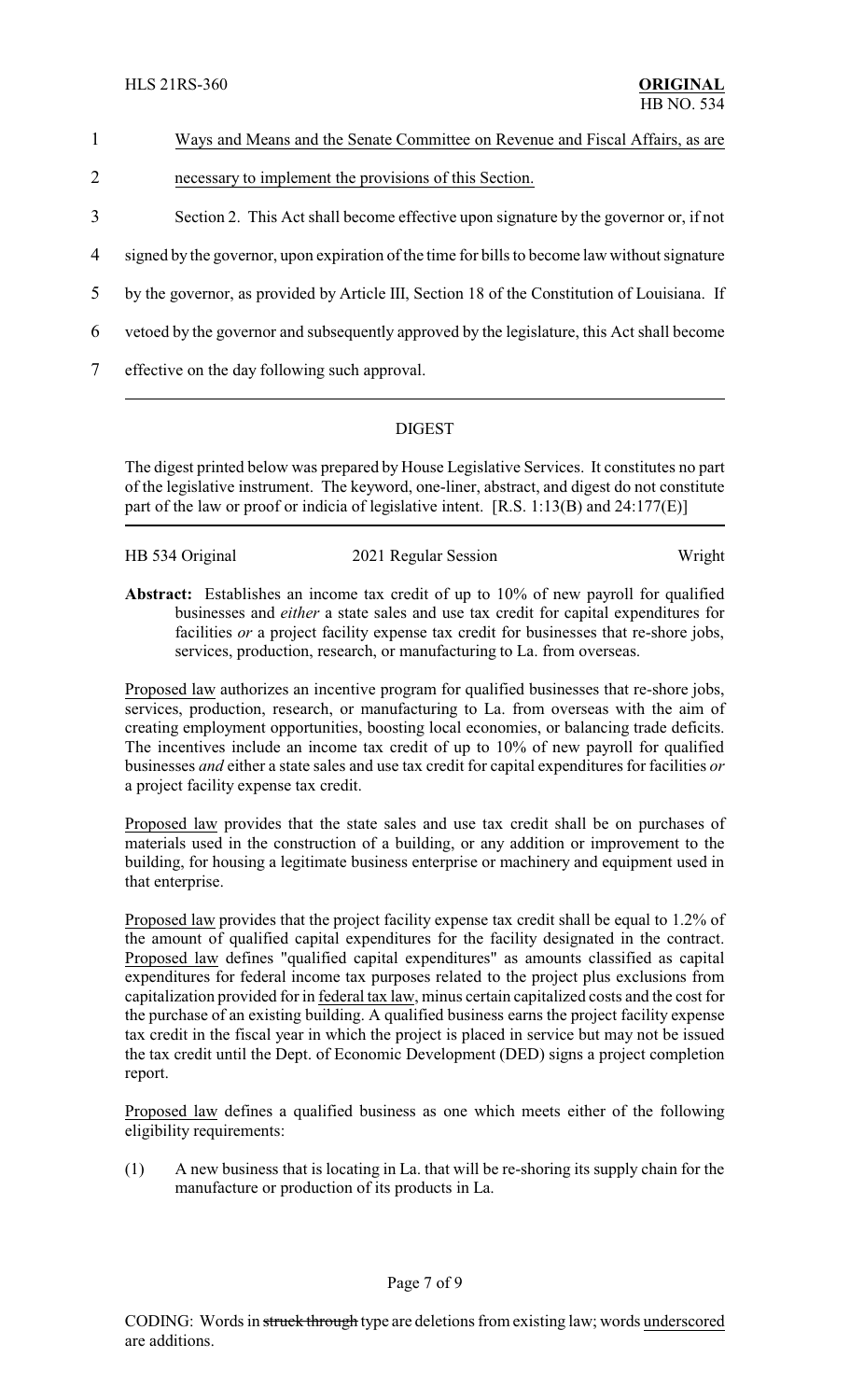(2) An existing La. business whose current production of goods is outside of this state or the U.S. and the business provides documentation that it is relocating the supply chain for the production of its products into La.

Proposed law authorizes businesses selected by regional economic development organizations to also participate in the incentive program if approved by the secretary of DED. No later than Dec. 20, 2021, each regional economic development organization may select up to two businesses from its region to participate in the program. Each regional economic development organization is required to base its selection of a business on whether the sector will diversify the region's economy.

Proposed law requires a qualified business to offer, or offer within 90 days of the date of qualifying for the incentive tax credits in proposed law, a basic health benefits plan to individuals it employs that includes coverage for basic hospital care, physician care, and health care and is determined by DED to have a value of at least \$1.25 per hour and which is the same coverage as is provided to employees employed in a bona fide executive, administrative, or professional capacity by the employers who are exempt from the minimum wage and maximum hour requirements of federal law.

Proposed law establishes an application process for participation in the incentive program as well as a process for businesses to apply for an incentive contract with DED. Authorizes the secretary of DED to certify that a business meets the eligibility requirements provided for in proposed law and that securing the project will result in a significant positive economic benefit to the state.

Proposed law requires the contract for the payment of a payroll tax credit to include the following:

- (1) The amount of the tax credit, which is a percentage of new payroll, up to a maximum of 10%.
- (2) The maximum amount of new payroll eligible for the credit.
- (3) The number of new jobs and amount of new payroll required to be created and maintained and any other performance obligations required to be met in order to remain qualified for participation in the program.
- (4) Designation of the facility or facilities eligible for participation in the program.
- (5) Monitoring of performance and consequences for failure to perform and other contract violations.
- (6) An initial contract term of up to five years, and any renewal term available at the discretion of the secretary, which may be up to an additional five years.

Proposed law requires a business to annually certify its eligibility and to file requests for approval of tax credits with DED. After verification of continued eligibility and performance, DED shall send a tax credit certification letter to the Dept. of Revenue, stating the amount of actual new payroll for the subject year, the amount of credit to be issued, and the entity to which the tax credit shall be issued. Tax credits shall be paid from the current collections of the taxes imposed pursuant to present law. Further provides that if the amount of the tax credit exceeds the amount of the taxpayer's tax liability for the same tax period, then unused credit amounts may be carried forward as a credit against subsequent tax liability for a period not to exceed five years.

Proposed law prohibits a taxpayer who received the incentive provided for in proposed law from receiving any other incentive administered by DED for any expenditures or jobs for which the taxpayer has received a tax credit pursuant to proposed law.

#### Page 8 of 9